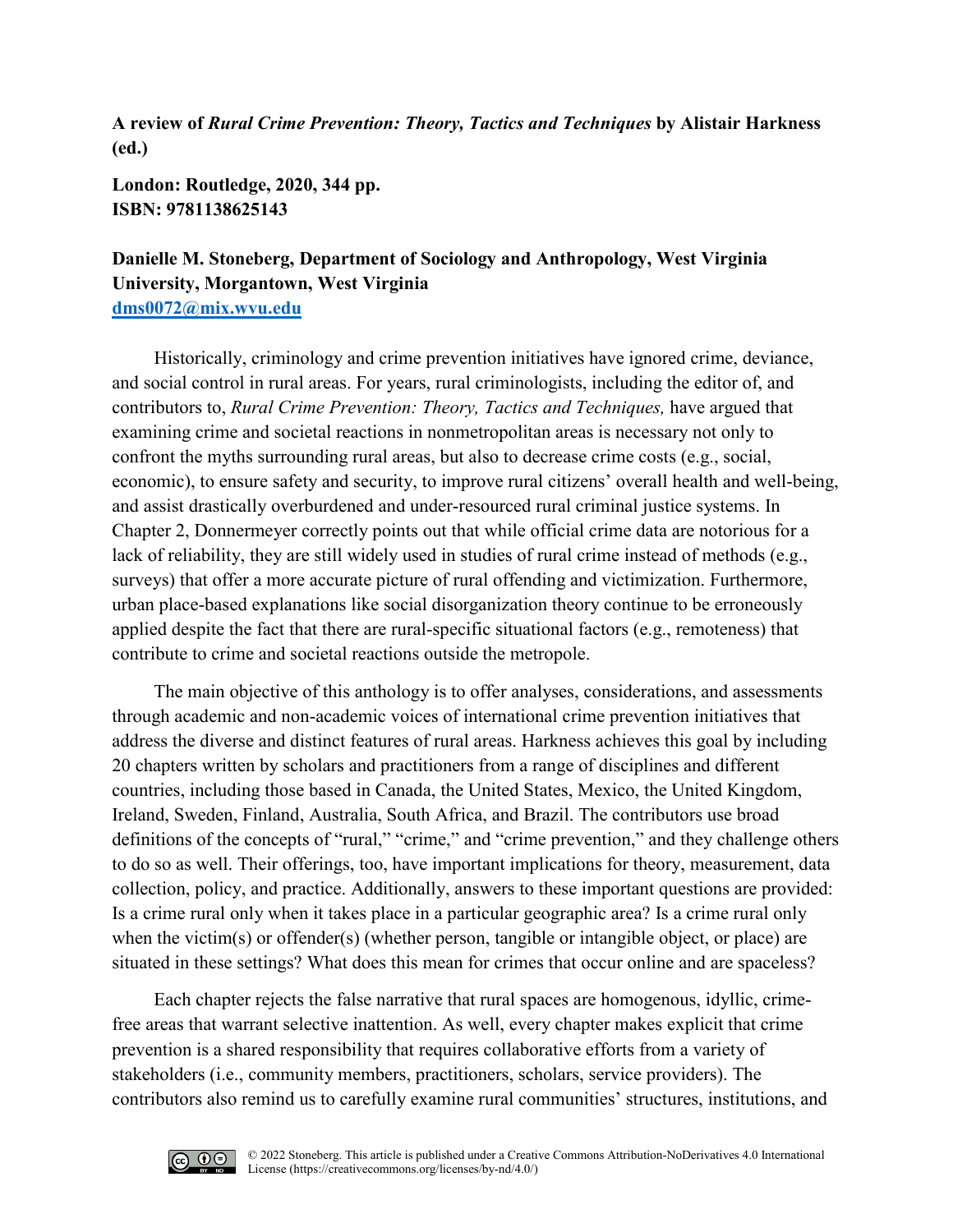socialization needs, such as transportation, resources, funding, and technology, because as Harris observes in Chapter 4, "Overlooking how community can be harnessed not only to combat crime, but to exclude, or, as a weapon, will limit the effectiveness of crime prevention" (p. 51).

Indeed, to be truly effective, rural crime prevention efforts must prioritize communities' geographic and cultural features. Noted by Alvarez-Rodriguez and her colleagues in Chapter 7, in certain cases, these efforts may not be consistent with normative or human rights standards, but they develop out of local stakeholders identifying their issues and determining what is needed. Context, mechanisms, and outcomes should all be thoughtfully considered before introducing any new schemes. These are particularly important when applying crime prevention efforts to historical environments, animals, or working with communities and groups with a history of being marginalized, excluded, or exploited.

Some of the contributors, including Smith (see Chapter 6), focus on the ways in which technology can help prevent crime. For example, in Chapter 3, Bowden and Pytlarz sensitize us to the fact social media can help build community with those outside your geographic area. As pointed out in other chapters, social media can also alert authorities and play a major role in educational and awareness campaigns.

Another strength of this anthology is that it recommends several new research directions, such as fraud, heritage crimes, involvement of organized crime networks, private and civilian initiatives, and arson. The role of social media in educational and awareness campaigns is deemed to be especially important and warrants more empirical, theoretical, and policy attention. For instance, an Appalachian Youth Creator, Stoudt (2021) posted a blog about what the Tik Tok platform means for the region:

It's not just a way of illustrating beauty, it's a means for Appalachians to tell their own stories… Tik Tok users are being exposed to a region that for too long has been shut out and isolated, but instead of being presented even more narratives about a region who are "poor" and "useless," they're seeing a region that offers serenity, even in abandoned places.

Statements like this buttress claims that social media can effectively challenge myths about rural settings and people, but as is often stated, more research is necessary. So is more empirical work on issues not covered in Harkness' collection. These include rural corporate crimes, statesanctioned violence (e.g., police brutality, abuses and harms in carceral settings and medical treatment), the rise of missing and murdered Indigenous women, sex trafficking, water resources and protections, and chemical spills and waste from oil and mining extractions.

In sum, Harkness' path-breaking volume brings together an international cadre of scholars and practitioners to suggest innovative means of preventing crime in rural and remote locales. It is essential reading for scholars, students, policymakers, and practitioners seeking to enhance their knowledge of rural crimes and the best means of responding to them in the twenty-first